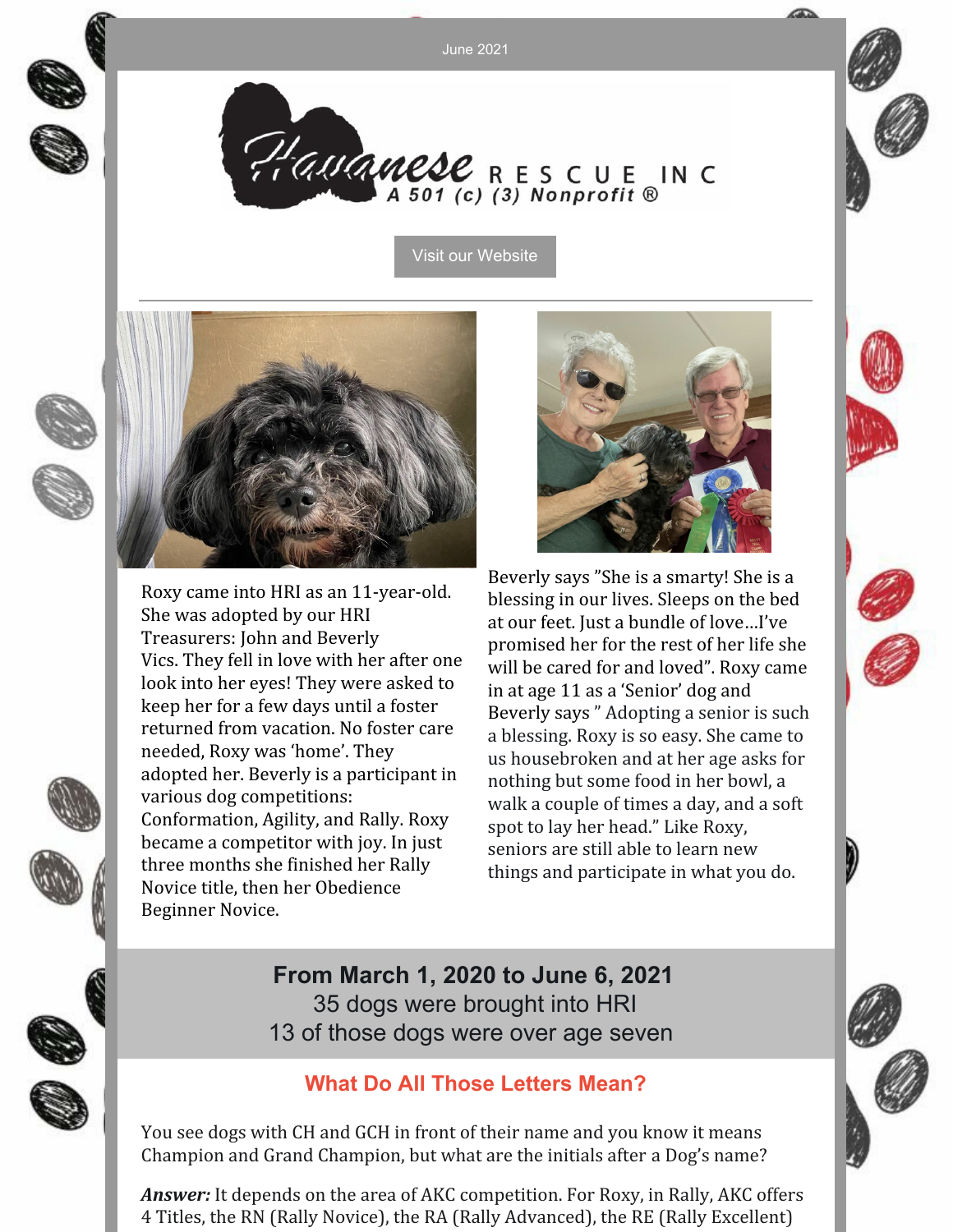and finally the RAE (Rally Advanced Excellent). For the RN, RA, and RE titles, an exhibitor and his dog must earn 3 qualifying scores from two different judges at the appropriate level (Novice, Advanced, or Excellent). [Learn](https://www.akc.org/sports/rally/) more about Rally

There are other initials for Agility, Obedience, and other events….more later stay tuned.



# Celebrating the cancellation of 4th of July fireworks? •



You shop. Amazon gives.



Begin your shopping at smile.amazon.com and choose to donate to Havanese Rescue Inc. 0.5% of your purchase is donated!



## **Fireworks... Are Not A Celebration For Some Dogs**

While the fireworks, picnics, and family gatherings are fun for us, they can be uncomfortable or even terrorizing for our dogs.